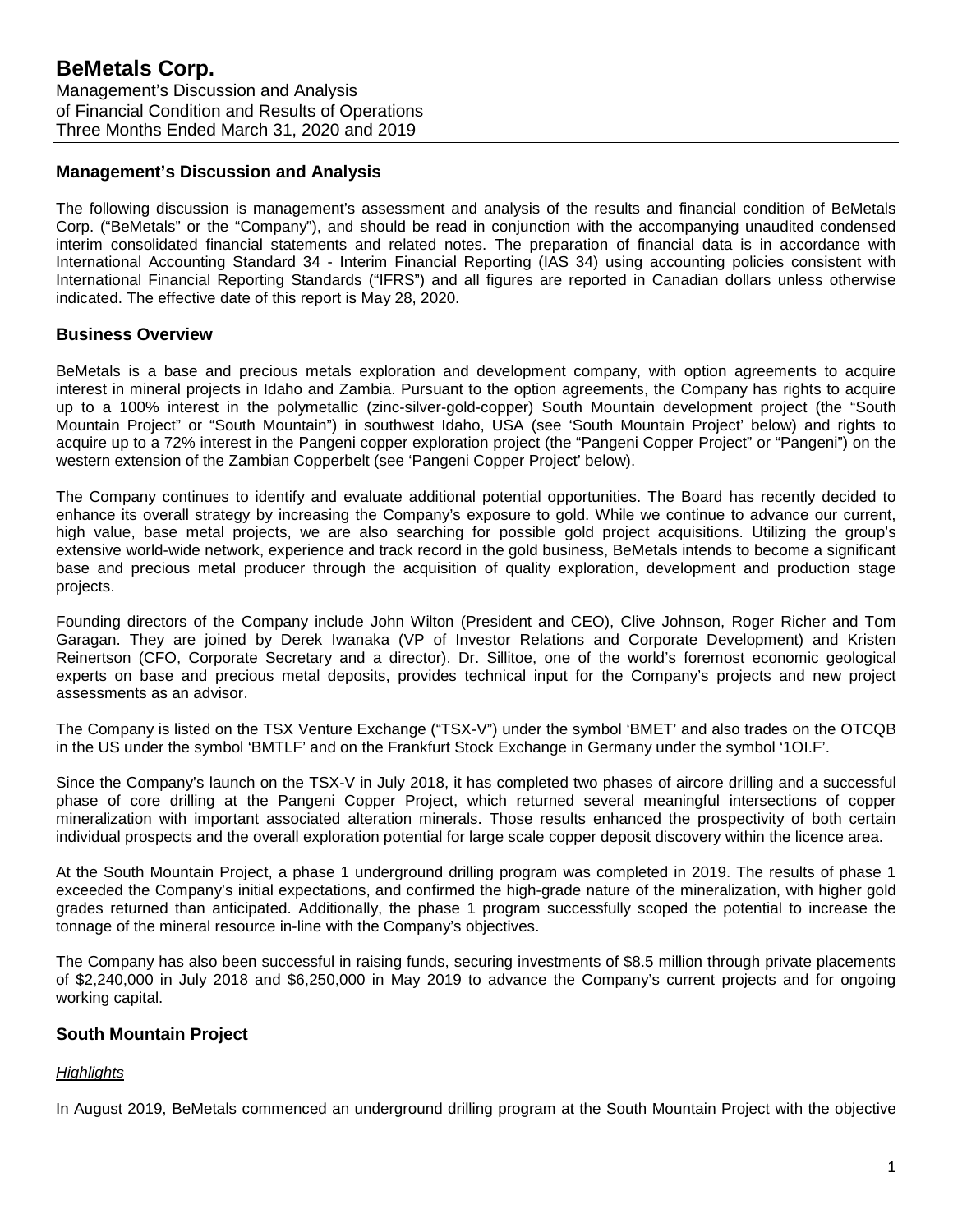to test potential extensions to the mineralized zones and confirm the grade distribution of the current polymetallic mineral resource estimate.

Over the past year BeMetals has formed a project team based in Boise, Idaho that is focused on advancing South Mountain. This team includes key management of Thunder Mountain Gold, Inc. ("Thunder Mountain"), the Optionees of the property, who have coordinated re-establishment of the South Mountain Project site for the start of drilling. In addition, BeMetals has appointed a project manager and project geologist. Recent work at the project included a 2,250 metre drilling program. Highlights of results to date include:

- o **Drill hole SM19-002 Interval 1:** intersected 10.51 metres grading 17.81% Zinc ("Zn"), 226 grams per tonne ("g/t") Silver ("Ag"), 2.41 g/t Gold ("Au"), 1.59% Lead ("Pb"), and 0.16% Copper ("Cu")
- o **Drill hole SM19-006:** intersected 15.70 metres grading 21.27% Zn, 147 g/tAg, 8.04 g/t Au, 0.77% Pb, and 0.30% Cu
- **Drill hole SM19-007:** intersected 12.20 metres grading 18.16% Zn, 122.6 g/t Ag, 4.41 g/t Au, 1.55% Pb, and 0.16% Cu
- o **Drill hole SM19-003:** intersected 24.17 metres grading 11.12% Zn, 267 g/t Ag, 3.44 g/t Au, 3.75% Pb, and 0.29% Cu
- o **Drill hole SM19-014 Interval 1:** intersected 15.09 metres grading 9.59% Zn, 127.1 g/t Ag, 1.50 g/t Au, 0.69% Pb, and 0.28% Cu
- o **Drill hole SM19-014 Interval 5:** intersected 8.29 metres grading 8.11% Zn, 178.7 g/t Ag, 0.48 g/t Au, 0.57% Pb, and 1.73% Cu
- o **Drill hole SM19-010 Interval 1:** intersected 7.21 metres grading 4.37% Zn, 155.2 g/t Ag, 0.13 g/t Au, 0.03% Pb, and 2.07% Cu

The 2019 drilling results support the significant high-grade nature of the deposit, and show the robust grades in both silver and gold associated with the base metal mineralization. These results relate to drill holes completed both above (SM19- 006) and below (SM19-003/005/014/016) the Sonneman level adit in an extensive area of mineralization known as the DMEA zone. Notably, drill holes SM19-014 and SM19-016 are the Company's deepest holes to intersect multiple zones of significant mineralization. This illustrates the up and down plunge potential to extend the mineralized bodies that form the deposit with further drilling to expand the high-grade resource base during future work plans. Also drill hole SM19-010 returned significant intersections of predominantly high grade copper and silver mineralization.

The phase 1 drilling program has delivered positive results on the goals of testing the drilling strategy and targeting from the existing underground infrastructure. It has also identified areas of extensions to the mineralization. More details of these results are disclosed in the Company's news releases dated October 8, 2019, November 26, 2019, and January 20, 2020, available on the Company's website at [www.bemetalscorp.com.](http://www.bemetalscorp.com/)

#### *About the Project*

The South Mountain Project is a high-grade zinc/silver/gold/copper, polymetallic development project that is located approximately 70 miles southwest of Boise, Idaho. The project was intermittently mined from the late 1800s to the late 1960's and its existing underground workings remain intact and well maintained. Historic production has largely come from skarn-hosted and high-grade massive sulfide bodies that remain open for resource expansion at depth and along strike. These high-grade bodies comprise South Mountain's current mineral resource. According to historical smelter records approximately 53,642 tons of mineralized material has been mined to date. These records also indicate average grades of 14.5% Zn, 363.42 g/t Ag, 1.98 g/t Au, 2.4% Pb, and 1.4% Cu were realized.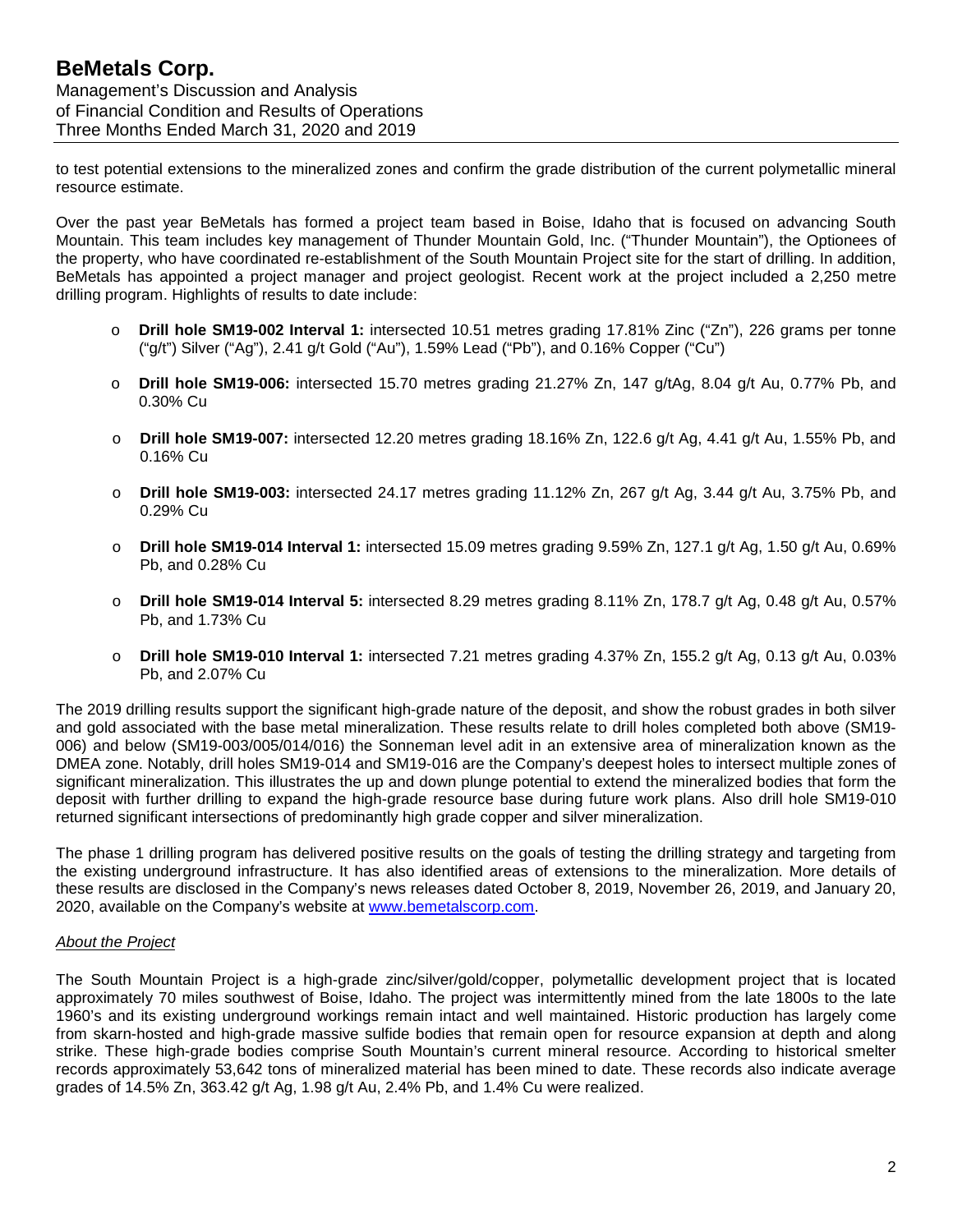The South Mountain Project is largely on and surrounded by private surface land, and as such, the permitting and environmental aspects of the project are expected to be straightforward. Permits are in place for exploration and BeMetals does not anticipate any significant barriers to any future development through following normal procedures at the South Mountain Project. Prior to the phase 1 drilling campaign, an independent technical report for the South Mountain Project's current mineral resource was completed by Hard Rock Consulting, LLC, effective April 1, 2019, and is available on the Company's website at [www.bemetalscorp.com](http://www.bemetalscorp.com/) and under the Company's profile on SEDAR at [www.sedar.com.](http://www.sedar.com/)

### *Terms of the Agreement*

In February 2019, the Company entered into an option agreement (the "South Mountain Agreement") with Thunder Mountain and certain of its wholly-owned subsidiaries, to acquire up to a 100% interest in the South Mountain Project. In June 2019, the Company received final approval from the TSX-V of the option agreement and related transactions (the "South Mountain Transaction").

Under the terms of the South Mountain Agreement, the Company through its wholly owned subsidiary has the right to acquire from Thunder Mountain, all of its interest in the South Mountain Project over a two year period by way of acquiring 100% of the outstanding shares of South Mountain Mines Inc. ("SMMI"), a wholly owned subsidiary of Thunder Mountain (the "SMMI Acquisition"). SMMI currently holds a 75% interest in the South Mountain Project and has the right to acquire the remaining 25% upon satisfying a 5% Net Returns Royalty capped at US\$5,000,000 which is due on or before November 3, 2026.

In order to complete the SMMI Acquisition, the Company must:

- 1. Make an initial cash payment of US\$100,000 upon Thunder Mountain delivering voting support agreements from shareholders controlling over 50% of outstanding Thunder Mountain shares (completed); and
- 2. Upon satisfaction of certain conditions precedent, including receipt of TSX-V acceptance and all requisite Thunder Mountain shareholder approvals:
	- a. purchase 2.5 million shares of common stock of Thunder Mountain at US\$0.10 per share by way of private placement (completed); and
	- b. issue 10 million common shares of the Company to Thunder Mountain (completed);
- 3. Make four cash payments of US\$250,000 each on or before the 6, 12, 18 and 24 month anniversary of June 10, 2019, respectively (6 month anniversary payment completed); and
- 4. Complete a Preliminary Economic Assessment for the South Mountain Project; and
- 5. Make a final payment to Thunder Mountain consisting of cash, common shares of the Company, or a combination of both at the discretion of the Company. The final payment would be the greater of either US\$10 million or 20% of the after-tax net present value of the property as calculated in a Preliminary Economic Assessment study completed by an agreed independent author. The final payment would be decreased by US\$850,000 to account for certain cash payments previously made under items 1 and 2 above, the value of the 10 million BeMetals shares issued under item 2 above, as well as certain liabilities of SMMI to be assumed upon the SMMI Acquisition. The final payment is also capped at a maximum of 50% of the market capitalization of the Company as of the completion date of the SMMI Acquisition if applicable.

Pursuant to the South Mountain Agreement, BeMetals will have two years to complete the SMMI Acquisition (subject to extension in certain limited circumstances). BeMetals' wholly owned subsidiary will become the operator of the South Mountain Project upon the completion of certain conditions precedent and will solely fund the exploration programs and completion of the PEA.

# *Summary of Exploration Expenses*

The following table summarizes the exploration costs associated with the Company's South Mountain Project as at March 31, 2020: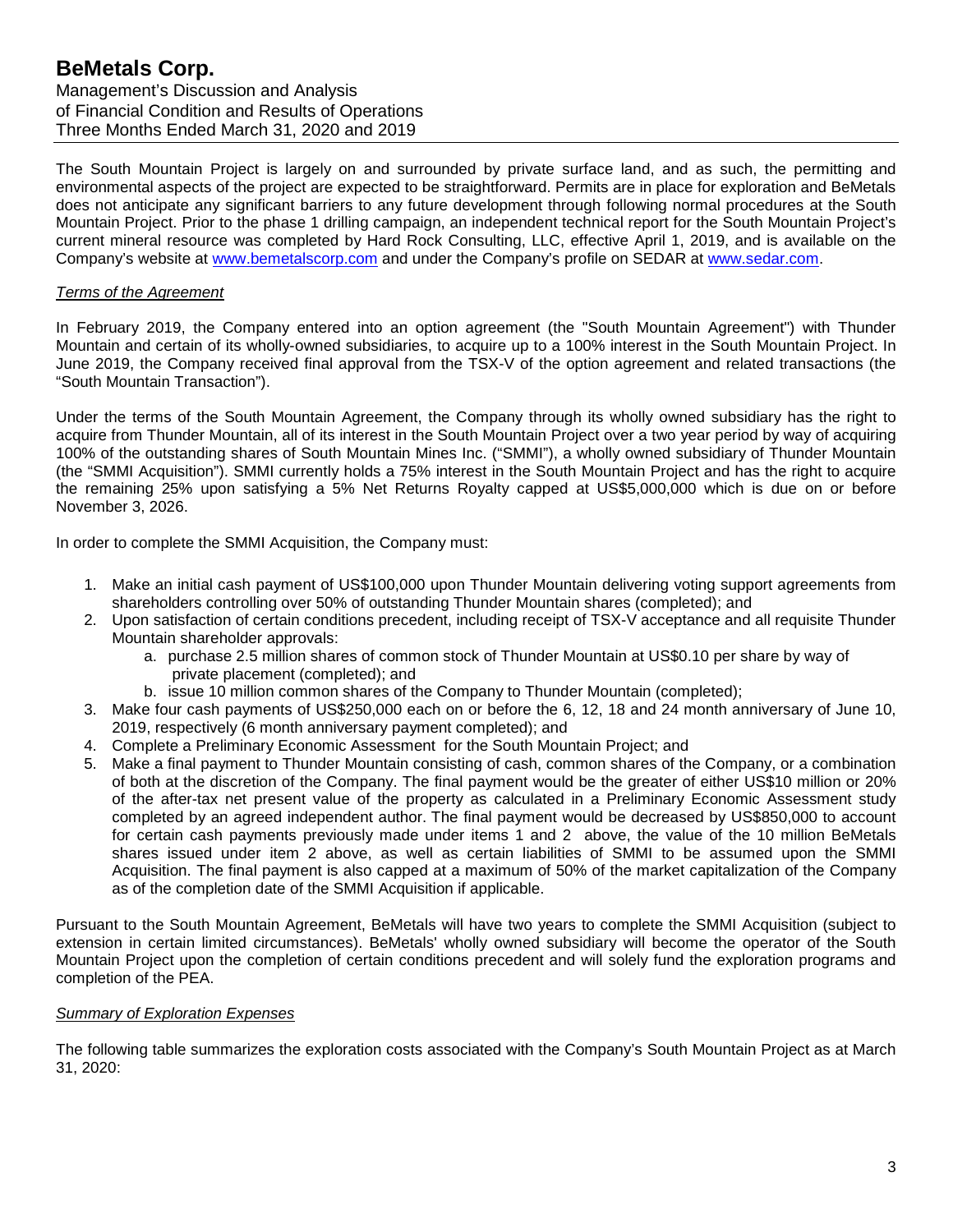Management's Discussion and Analysis of Financial Condition and Results of Operations Three Months Ended March 31, 2020 and 2019

|                                                                                           | South<br>Mountain<br>Project                            |
|-------------------------------------------------------------------------------------------|---------------------------------------------------------|
| Balance December 31, 2019<br>Advances<br>Consulting & wages<br>Drilling<br>Site logistics | \$1,920,583<br>(61, 513)<br>154,481<br>14,813<br>52,384 |
| Balance March 31, 2020                                                                    | 2,080,748                                               |
| Advances unspent at March 31, 2020                                                        | 842                                                     |
| Balance March 31, 2020                                                                    | \$2.081.590                                             |

# **Pangeni Copper Project**

# *Highlights*

In January 2019, BeMetals announced further encouraging copper geochemical results from its Phase 2 aircore drilling program at the Pangeni Copper Project. The Company has now completed two phases of aircore drilling, which has totaled some 3,600 metres in 113 boreholes on the property. Based on the combined aircore programs, BeMetals generated the following three high-priority drill targets:

- D2 Target: the highest tenor copper sample from the aircore programs to date on the property, of 1,459 parts per million ("ppm") Cu in borehole D2-09. This sample is at a depth of 27 metres, some 3 metres below Kalahari sand.
- o **H1 Target:** as identified by aircore boreholes H1-05 and H1-07 that returned 703 ppm and 269 ppm Cu respectively where thickness of Kalahari cover on this line averages some 26 metres.
- o **E2 Target:** defined as a broad anomalous zone including 632 ppm, 565 ppm, and 530 ppm Cu from boreholes E2-05, E2-04 and E2-03 respectively. The Kalahari cover thickness across this line averages 24 metres.

In July 2019, the Company launched a core drilling program at the Pangeni Copper Project, comprising approximately six shallow boreholes to test the three targets generated by the aircore drilling programs. Between July 2 and August 23, 1,275 metres of core drilling was completed on the Project during the 2019 field season. The core was transported to the town of Kitwe in the Zambian Copperbelt for sampling. Full laboratory results were received in October, and quality assessments of the data completed. The results indicate a number of anomalous zones of predominantly copper sulphide mineralization are present at both the D2 and E2 targets. Highlights of the drilling results include:

- o **D2 Target**: Drill Hole D2-C1 intersected 5.50 metres grading 0.53% Cu Drill Hole D2-C2 intersected 5.56 metres grading 0.47% Cu
- o **E2 Target:** Drill Hole E2-C2 intersected 4.50 metres grading 0.39% Cu
	- o **Including**: 0.5 metres of 1.59% Cu & 0.5 metres grading 1.22% Cu

Importantly these intersections are related to broader zones of anomalous copper and associated with alteration minerals known to occur in copper deposits within the region. Twelve core holes have now been drilled on this 575km<sup>2</sup> property to date, including five drill holes completed in 2016, targeting four prospects, each separated by at least 7 kilometres. Eight of the total twelve diamond drill holes have, to date, returned significant copper sulphide mineralization. Exploration plans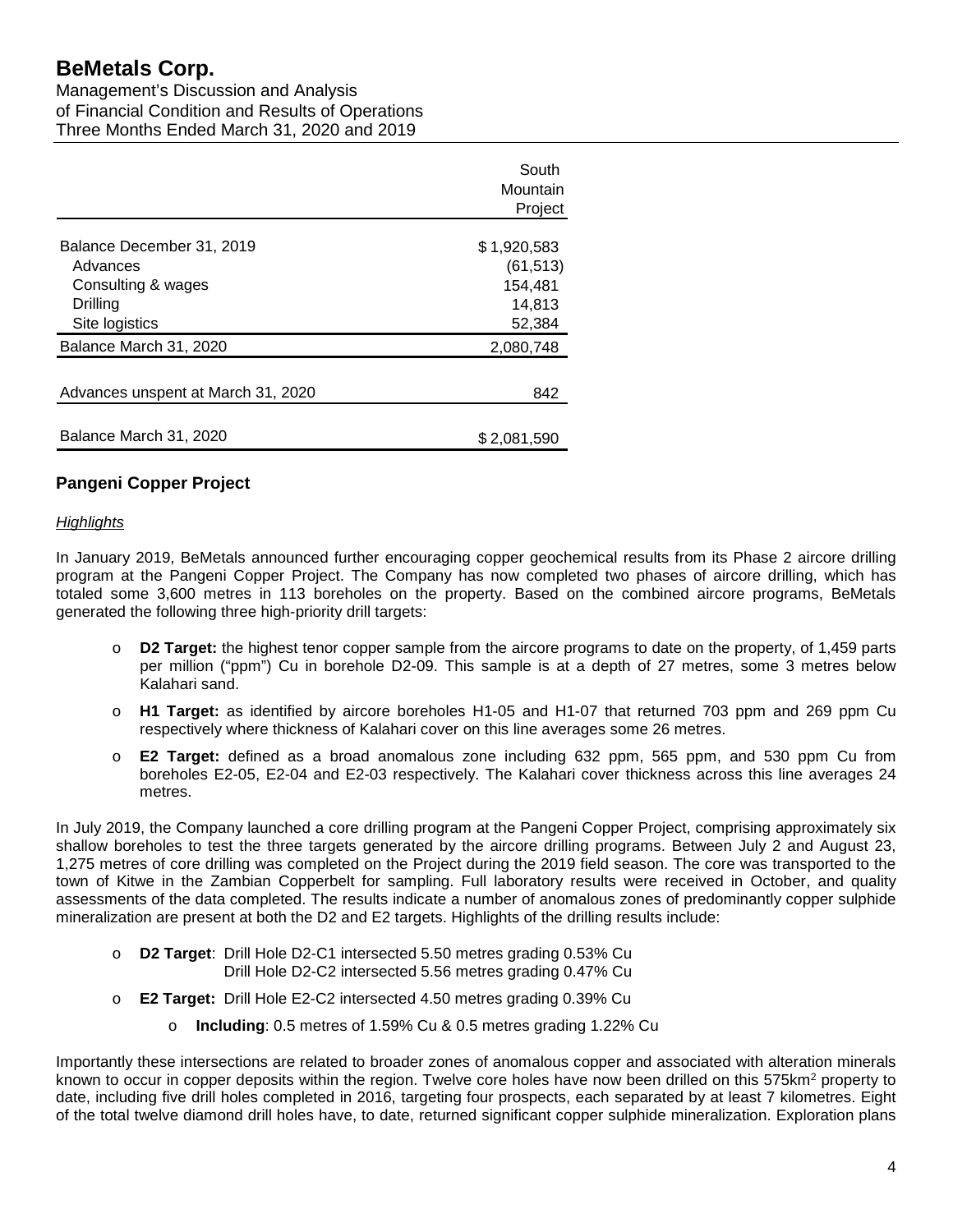Management's Discussion and Analysis of Financial Condition and Results of Operations Three Months Ended March 31, 2020 and 2019

for the 2020 field season are being designed to likely focus on further aircore drilling at the D2, SW (E2) and CT targets to test for extensions and vectors towards higher grade copper mineralization at these prospects. The E2 target results represent a 600 metre northeast extension, of the previously drilled SW Target, under the Kalahari sand cover units. This consolidated SW (E2) prospect has now returned significant bedrock copper mineralization over some two kilometres of strike. More details of these results are disclosed in the Company's news release dated October 16, 2019 titled "BeMetals Reports Encouraging Core Drilling Results from Pangeni Copper Exploration Project in Zambia" available on the Company's website at [www.bemetalscorp.com.](http://www.bemetalscorp.com/)

#### *About the Project*

The Pangeni Copper Project is located on the western extension of the Zambian Copperbelt, within the Lufilian Arc, underlain by Katangan Supergroup metasediments situated unconformably on basement schists and gneisses, which are covered by a thin veneer of Kalahari sands. The open pit Sentinel Copper Mine is operated by First Quantum Minerals Ltd. some 130 kilometres to the northeast of the Pangeni Project. A number of major international mining companies have identified this region of the Zambian Copperbelt to be prospective for the discovery of tier one copper mines and are also conducting extensive exploration work in this area.

The Pangeni Project property is geologically prospective for the following deposit types; Basement-hosted Cu (analogues: the Lumwana Deposit, Nyungu Prospect), Sediment-hosted stratiform Cu-Co (analogues: Nchanga, Konkola, Nkana, and Mufulira Deposits), other Domes Region Deposits e.g. Sentinel, and Kansanshi and DRC Copperbelt Deposits e.g. Lonshi, Frontier, Kamoa-Kakula).

An independent technical report for the Pangeni Copper Project, prior to the 2019 drilling campaign, has been completed by African Mining Consultants Limited, effective April 10, 2018, and is available on the Company's website at [www.bemetalscorp.com](http://www.bemetalscorp.com/) and under the Company's profile on SEDAR at [www.sedar.com.](http://www.sedar.com/)

# *Terms of the Agreement*

In February 2018, further to a November 2017 letter agreement, the Company confirmed the agreement (the "Pangeni Agreement") with Copper Cross Zambia Limited (the "Pangeni Vendor") for the right to acquire up to a 72% interest in the Pangeni Copper Project. In July 2018, the Company received final approval from the TSX-V of the option agreement and related transactions. In January 2020, certain amendments were made to the Pangeni Agreement (the "January 2020 amendments").

Under the terms of the Pangeni Agreement, and including the January 2020 amendments, to complete the acquisition of the initial 67.5% interest in the Pangeni Copper Project, the Company must:

before the second anniversary in February 2020:

- 1. make cash payments of US\$250,000 (\$327,235) (completed); and
- 2. issue a total of 780,500 common shares (completed);

and before December 31, 2020:

3. expend US\$2.5 million in exploration work which is a firm obligation under the Pangeni Agreement and is required to be satisfied by either expenditures on exploration activities or by cash payments to the Pangeni Vendor (US\$1,480,345 advanced) (\$1,949,022). Any shortfall as at December 31, 2020, will be satisfied through the issuance of common shares of BeMetals;

and then, before the fifth anniversary in February 2023:

- 4. complete a preliminary economic assessment; and
- 5. make a further cash payment of US\$450,000 (a portion of which may be paid in common shares at the option of the Company); and
- 6. make a payment of US\$700,000 as an advanced royalty reduction payment.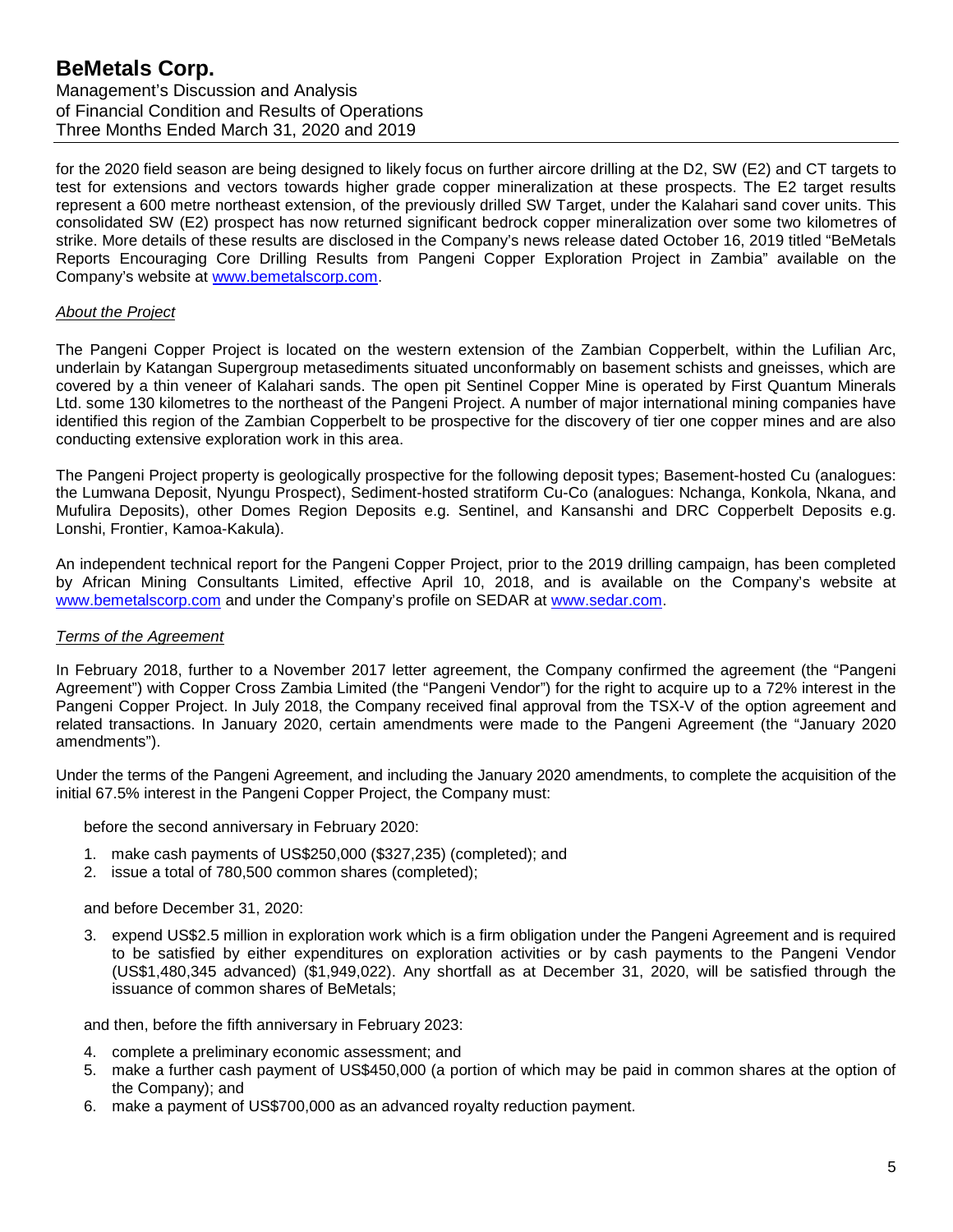Following acquisition of the initial 67.5% interest the Company can acquire an additional 4.5% interest by completing a feasibility study and making a further cash payment of US \$750,000 (a portion of which may be paid in common shares of BeMetals at the option of the Company).

At the commencement of the mine development phase, and following a feasibility study, a one-off milestone payment would be payable, based upon total proven and probable mineral reserves, as follows: US\$2 million if less than 500 kilotonnes ("kt") contained copper, US\$3 million if the contained copper is between 500 kt and 1,000kt, and US\$6 million if greater than 1,000kt contained copper. Upon commencement of production, Pangeni Mineral Resources Limited is entitled to a 3% Net Smelter Royalty (which may be reduced to 2.5% following the US\$700,000 royalty reduction payment above and further reduced to 1% following an additional royalty reduction payment by the Company, determined by an internationally recognised valuator, which is not to exceed US\$3.3 million).

#### *Summary of Exploration Expenses*

The following table summarizes the advances & expenditures associated with the Company's Pangeni Copper Project expenditure commitment as at March 31, 2020:

|                                    | Pangeni     |
|------------------------------------|-------------|
|                                    | Copper      |
|                                    | Project     |
|                                    |             |
| Balance December 31, 2019          | \$1,943,235 |
| Advances                           | (58, 447)   |
| Consulting & wages                 | 28,250      |
| Drilling                           | 396         |
| Site logistics                     | (13,551)    |
| Balance March 31, 2020             | 1,899,883   |
|                                    |             |
| Advances unspent at March 31, 2020 | 49,139      |
|                                    |             |
| Balance March 31, 2020             | \$1,949,022 |

# **Overall Performance and Results of Operations**

Total assets increased to \$10,935,324 at March 31, 2020, from \$10,894,168 at December 31, 2019. The most significant assets at March 31, 2020, were cash of \$768,128 (December 31, 2019: \$1,212,885), investments of \$336,941 (December 31, 2019: \$253,266), exploration and evaluation assets of \$ 6,698,805 (December 31, 2019: \$6,293,258), and Option – South Mountain of \$3,056,240 (December 31, 2019: \$3,056,240).

#### *Three months ended March 31, 2020 and 2019*

Loss and comprehensive loss for the three months ended March 31, 2020, increased by \$332,065 from \$166,200 for the three months ended March 31, 2019, to \$498,265 for the three months ended March 31, 2020. The increase in loss and comprehensive loss is largely due to an increase of \$276,010 in share-based compensation. Share-based compensation was \$328,184 for the three months ended March 31, 2020, compared to share-based compensation of \$52,174 for the three months ended March 31, 2019.

Unrealized gain on fair value through other comprehensive income ("FVOCI") investments of \$83,675 was recorded during the three months ended March 31, 2020 (March 31, 2019: \$nil).

# **Liquidity, Capital Resources, and Going Concern**

As at March 31, 2020, the Company had a working capital deficit of \$648,321 (December 31, 2019: \$100,778). The Company has incurred negative cash flows from operations of \$148,294 and recorded a loss of \$581,940 for the three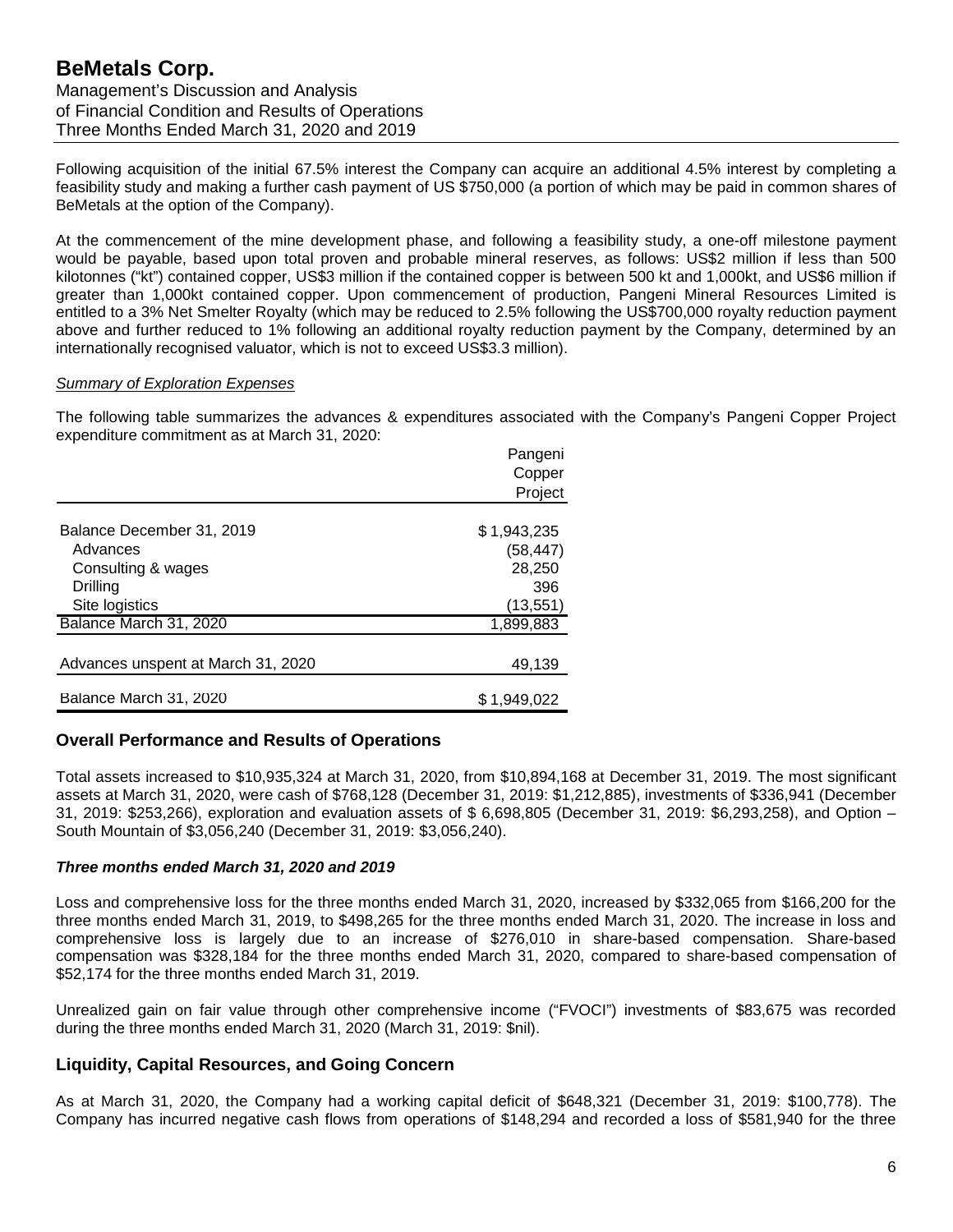Management's Discussion and Analysis of Financial Condition and Results of Operations Three Months Ended March 31, 2020 and 2019

months ended March 31, 2020 (March 31, 2019: negative cash flows from operations of \$74,117, and loss of \$166,200 respectively), and has an accumulated deficit of \$5,195,809 as at March 31, 2020 (December 31, 2019: \$4,613,869). The Company does not currently have a source of revenue. The Company will need to raise additional funds within the next twelve months to meet its commitments and growth strategy. Although the Company has been successful in the past in obtaining financing, there is no assurance that it will be able to obtain adequate financing in the future or that such financing will be on terms that are acceptable to the Company (see 'Risks and Uncertainties' below). The material uncertainty relating to the Company's success in raising additional capital funding casts significant doubt on the Company's ability to continue as a going concern.

# **Summary of Quarterly Results**

|                                  | Q1         | Q4         |   | Q3         | Q2         |
|----------------------------------|------------|------------|---|------------|------------|
|                                  | 2020       | 2019       |   | 2019       | 2019       |
| Revenue                          | \$         | ٠          | S |            |            |
| Loss and comprehensive loss      | (498, 265) | (258, 737) |   | (113, 788) | (358, 701) |
| Basic and diluted loss per share | (0.00)     | (0.00)     |   | (0.00)     | (0.00)     |
|                                  |            |            |   |            |            |
|                                  | Q1         | Q4         |   | Q3         | Q2         |
|                                  | 2019       | 2018       |   | 2018       | 2018       |
| Revenue                          | \$<br>-    | ۰          |   |            |            |
| Loss and comprehensive loss      | (166, 200) | (417, 034) |   | (99, 801)  | (317, 885) |
| Basic and diluted loss per share | (0.00)     | (0.01)     |   | (0.00)     | (0.01)     |

The increase in loss and comprehensive loss for Q4 2018 was primarily the result of foreign exchange loss and sharebased compensation. The increase in loss and comprehensive loss for Q2 2019 was primarily the result of unrealized loss on FVOCI investments. The increase in loss and comprehensive loss for Q1 2020 was primarily the result of share-based compensation.

# **Outstanding Share Data**

# *Issued and fully paid common shares*

In February 2020, the Company issued 480,500 common shares to the Pangeni Vendor.

As at the date of this report, there were 105,407,940 common shares issued and outstanding.

# *Escrowed shares*

Certain shares are held in escrow pursuant to a December 2009 escrow agreement, as supplemented in July 2018. These escrowed shares are being released in semi-annual tranches until July 2021.

As at the date of this report, 6,992,352 shares remain in escrow.

#### *Warrants*

As at the date of this report, there were 6,249,993 warrants outstanding.

#### *Share options*

In January 2020, the Company granted an aggregate of 3,600,000 share options to officers and consultants of the Company, exercisable at a price of \$0.235 per share until January 7, 2030, vesting over a period of two years.

In February 2020, the Company granted an aggregate of 150,000 share options to a consultant of the Company, exercisable at a price of \$0.235 per share until January 7, 2030, vesting over a period of two years.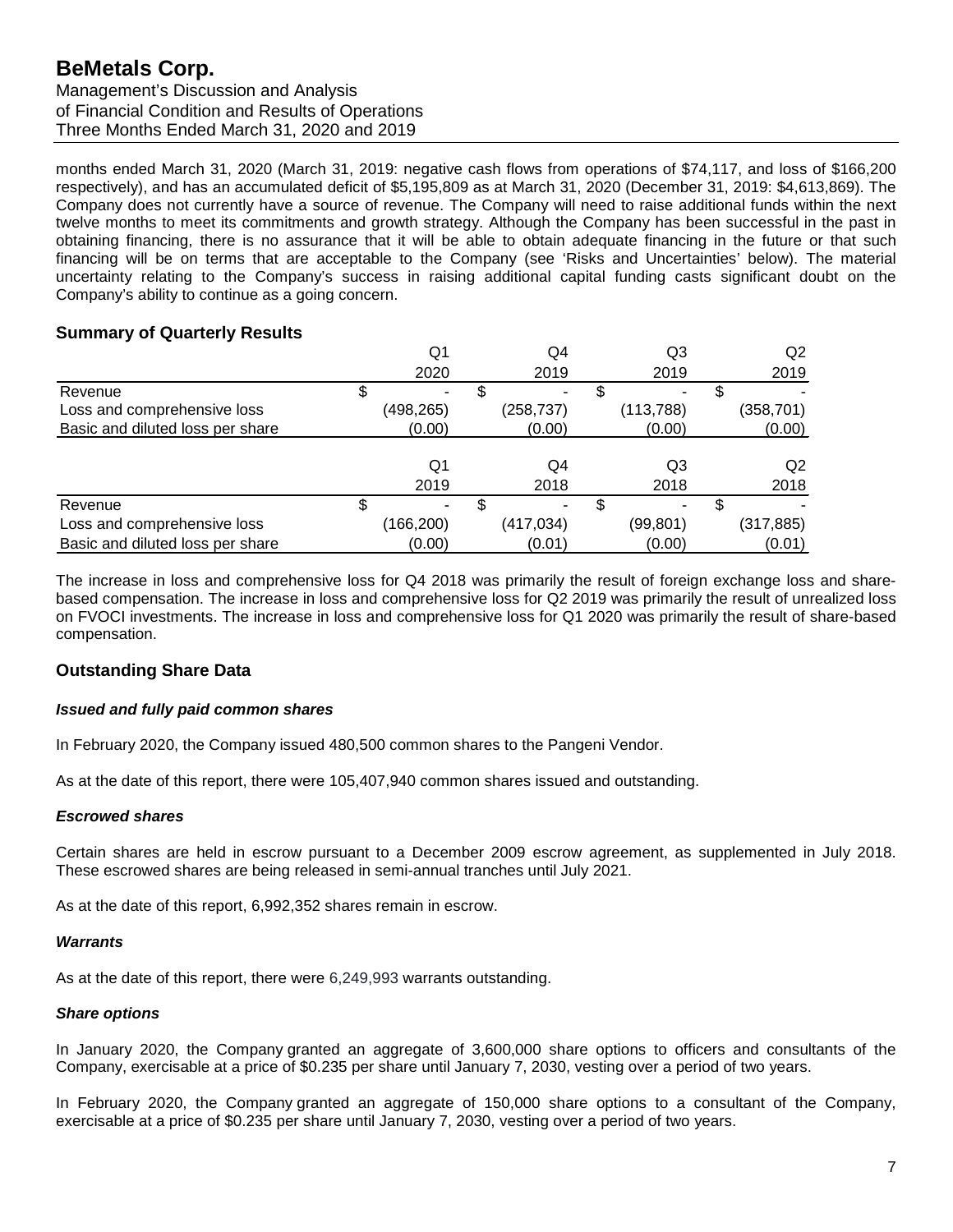As at the date of this report, there were 9,270,000 share options outstanding.

# **Related Party Transactions**

Key management personnel include those persons having authority and responsibility for planning, directing and controlling the activities of the Company as a whole. The Company has determined that key management personnel consist of members of the Company's Board of Directors and corporate officers.

During the three months ended March 31, 2020, key management personnel compensation, including directors and officers, was comprised of \$110,511 (March 31, 2019: \$144,330), of which \$39,742 related to share-based compensation and \$70,769 related to salaries and benefits (March 31, 2019: \$52,174 and \$92,156, respectively).

# **Outlook**

The Company intends to continue delivering on its goals for the advanced exploration and development of its high-grade South Mountain Polymetallic Project in Idaho as well as progressing exploration at the Pangeni Copper Project in the prolific Zambian Copperbelt. In addition, once identified BeMetals plans to secure gold projects to complement our current projects and strengthen the Company for future growth. BeMetals sees the addition of gold opportunities to its growth strategy as an important enhancement for the Company. This strategy will benefit directly from the experience, extensive global network, and the exceptional success of the Company's directors and key advisors in the gold sector.

Due to global border and business closures caused by the Covid-19 pandemic since early 2020, the Company has delayed the commencement of its planned 2020 drilling programs at both the South Mountain and Pangeni projects. In both the United States and in Zambia, certain precautions are being undertaken by each country to reduce the spread of the Covid-19 virus at this time. BeMetals is complying with country guidelines and is taking precautionary measures to ensure the safety of its employees and contractors. The Company intends to resume exploration and development activities as soon as it is safe and practical to do so.

Based on the success of the diamond drilling program at the South Mountain Project in 2019, and subject to the Company's ability to raise the necessary financing, the Company looks forward to following up with a phase 2 underground drill program during the second half of 2020. This year's program is designed to increase the mineralized tonnage and a revised resource estimate anticipated towards the end of the year. The updated resource is expected to be incorporated into a preliminary economic assessment expected to be completed in the first half of 2021. Metallurgical testing and the collection of certain baseline environmental data for project permitting are also expected to be conducted this year.

At the Pangeni Copper Project, the Company expects to move forward with a third phase of aircore drilling to vector in on high-grade copper mineralization on the property to generate targets for the Company's second phase of core drilling. BeMetals is currently working with its partners, Copper Cross Zambia Limited and Pangeni Mineral Resources Limited, to plan the 2020 exploration program.

BeMetals' overall objective is to become a significant base and precious metals producer through the acquisition of quality exploration, development and production stage projects. This strategy is directed by the Board, key members of which have an extensive, proven track record in delivering considerable value in the mining sector through the discovery and building of mines. The Board, its advisors, and senior management also provide outstanding deal flow of project opportunities to the Company based upon an extensive international minerals business network of contacts.

# **Critical Accounting Policies and Estimates**

The Company has prepared the accompanying financial statements in accordance with IFRS. Significant accounting policies are described in Note 3 of the Company's financial statements as at and for the year ended December 31, 2019, except for newly adopted accounting policies as noted below.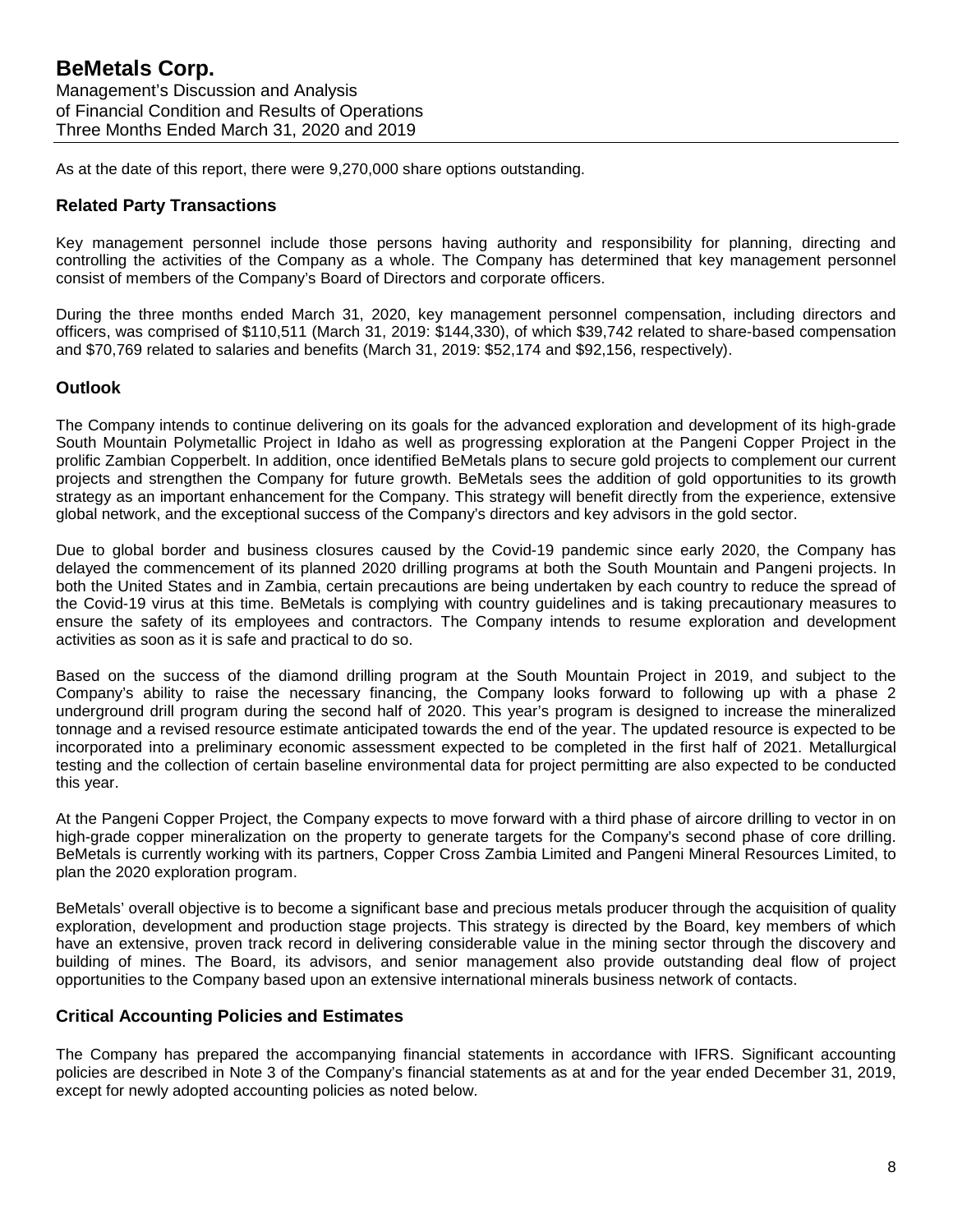The preparation of financial statements in conformity with IFRS requires management to make estimates and assumptions that affect the reported amounts of assets and liabilities and disclosure of contingent assets and liabilities at the date of the financial statements and the reported amounts of expenses during the reporting period. Actual outcomes could differ from these estimates.

# **Recently Adopted Accounting Standards**

Effective January 1, 2019, the Company adopted IFRS 16 – Leases ("IFRS 16"). IFRS 16 replaces IAS 17 – Leases. The new standard eliminates the classification of leases as either operating or finance leases for a lessee. Instead, all leases are capitalized by recognizing the present value of lease payments and recognizing an asset and a financial liability representing an obligation to make future lease payments. The Company does not have any lease arrangements.

# **Financial Instruments and Financial Risk Management**

#### *Financial Risk Management*

Cash and cash equivalents, deposits, amounts receivable, and trade and other accounts payable are held at amortized cost which approximates fair value due to the short-term nature of these instruments. Common shares of publicly traded companies included in investments are classified as FVOCI. The South Mountain Option is classified as fair value through profit or loss.

#### *Financial Instrument Risk Exposure*

The Company is exposed in varying degrees to a variety of financial instrument related risks. The type of risk exposure and the way in which such exposure is managed is provided as follows:

#### **Credit risk**

Credit risk arises from the potential for non-performance by counterparties of contractual financial obligations. The Company's exposure to credit risk is on its cash and amounts receivable. The Company reduces its credit risk by maintaining its bank accounts at a large international financial institution. The maximum exposure to credit risk is equal to the carrying value of these financial assets.

#### **Liquidity risk**

Liquidity risk is the risk that the Company will not be able to meet its financial obligations as they fall due. The Company has a planning and budgeting process in place to help determine the funds required to support the Company's normal operating requirements on an ongoing basis. The Company attempts to ensure there is sufficient access to funds to meet on-going business requirements, taking into account its current cash position and potential funding sources. As at March 31, 2020, the Company had current liabilities of \$1,491,659 and a working capital deficit of \$648,321.

The Company also has commitments or option payments arising in 2020 and 2021 as outlined in the South Mountain and Pangeni projects discussions earlier in this report.

#### **Foreign currency risk**

Foreign currency risk is the risk that the fair values of future cash flows of a financial instrument will fluctuate because they are denominated in currencies that differ from the Company's functional currency. The Company's reporting currency is the Canadian dollar and major purchases are transacted in Canadian and US dollars. A portion of the Company's exploration and evaluation expenditures are incurred in Zambia, but are predominantly transacted in US dollars. The Company maintains Canadian and US dollar bank accounts in Canada. The Company is subject to gains and losses from fluctuations in the US dollar against the Canadian dollar. The Company held a net monetary liability position of \$1,041,965 in US dollars as of March 31, 2020, with the effect on profit or loss before tax of a 10% fluctuation to the CAD dollar being \$104,197.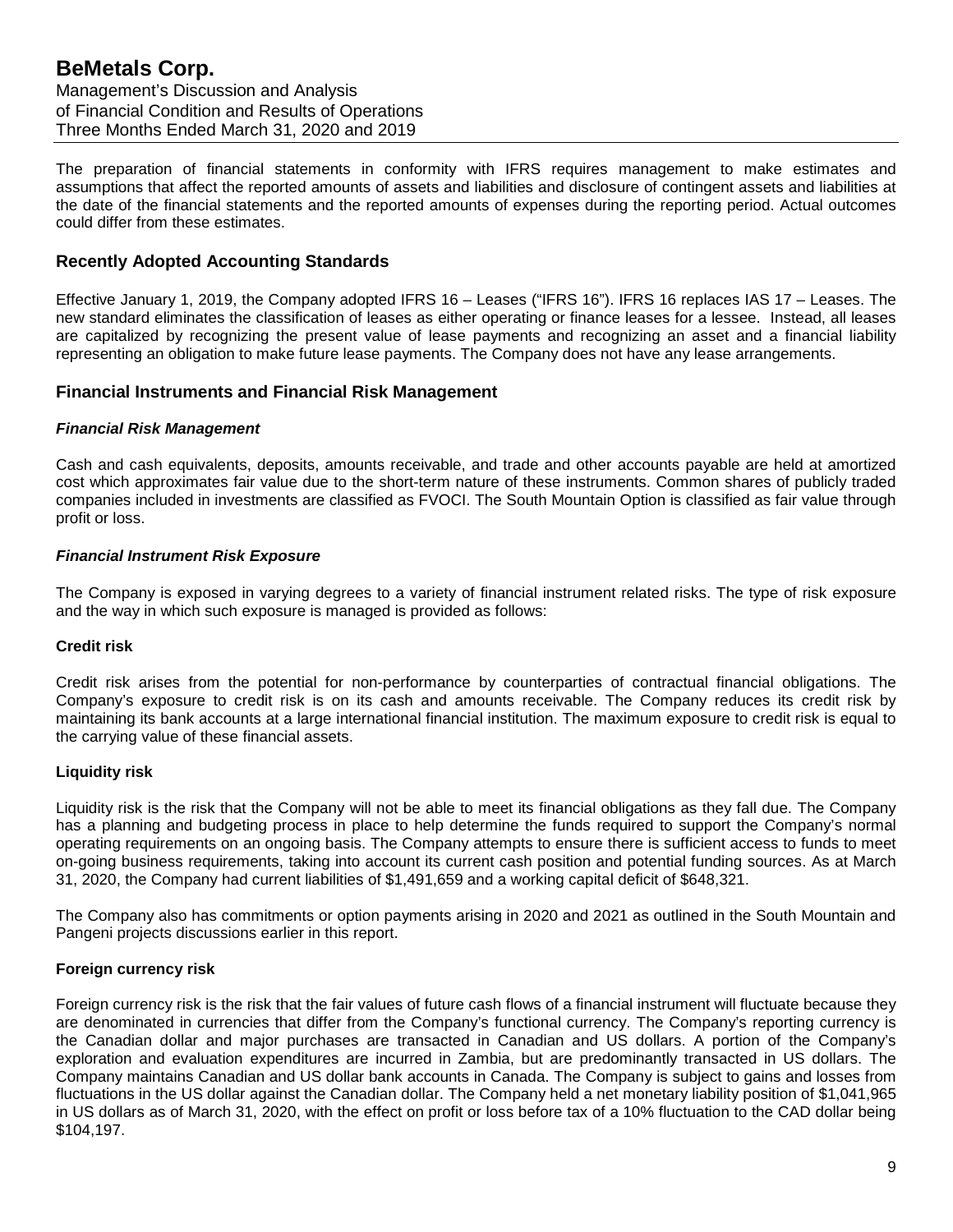#### **Interest rate risk**

Interest rate risk is the risk that the fair value of future cash flows of a financial instrument will fluctuate because of changes in market interest rates. The Company's exposure to interest rate risk relates to its ability to earn interest income on cash balances at variable rates. Changes in short term interest rates will not have a significant effect on the fair value of the Company's cash account.

#### **Price risk**

The Company's ability to raise capital to fund exploration or development activities is subject to risk associated with fluctuations in the market prices of base and precious metals including copper, zinc, silver, gold, and lead, and the outlook for these metals. The Company does not have any hedging or other derivative contracts respecting its operations. In addition, the Company's investments which are comprised of publicly traded equity securities are subject to price risk.

Market prices for metals historically have fluctuated widely and are affected by numerous factors outside of the Company's control, including, but not limited to, levels of worldwide production, short-term changes in supply and demand, industrial and retail demand, central bank lending, and forward sales by producers and speculators. The Company has elected not to actively manage its commodity price risk, as the nature of the Company's business is in exploration.

Equity price risk is defined as the potential adverse impact on the Company's earnings due to movements in individual equity prices or general movements in the level of the stock market. The Company closely monitors individual equity movements, and the stock market to determine the appropriate course of action to be taken by the Company.

The Company is exposed to price risk with respect to its investment in THMG.

#### **Risks and Uncertainties**

The risk factors described below summarize and supplement the risk factors contained in the Company's filing statement dated July 18, 2018, (the "Filing Statement") and available on SEDAR at [www.sedar.com,](http://www.sedar.com/) and should be read in conjunction with the more detailed risk factors outlined in the Filing Statement:

The Company is engaged in the acquisition and exploration of natural resource properties, an inherently risky business, and there is no assurance that economically recoverable resources will ever be discovered and subsequently put into production. Most exploration projects do not result in the discovery of economically recoverable resources.

Exploration activities require large amounts of capital. There is a risk that during the current difficult economic situation the Company will not be able to raise sufficient funds to finance its projects to a successful development and production stage. While the Company's management and technical team carefully evaluate all potential projects prior to committing the Company's participation and funds, there is a high degree of risk that the Company's exploration efforts will not result in discovering economically recoverable resources. The Company depends on the business and technical expertise of its management team and there is little possibility that this dependence will decrease in the near term.

There is no guarantee that the Company will exercise its option pursuant to the Pangeni Agreement and/or South Mountain Agreement. The completion and exercise of one or both of those options is affected by the success of the Company's exploration efforts and is contingent upon certain conditions precedent as well as the price of metals which are affected by numerous factors including inflation, investor speculative activities, relative exchange rate of the U.S. dollar to other currencies, global and regional demand and production, global and regional political and economic conditions, and production costs in major producing regions. These factors are beyond the Company's control and are impossible to predict.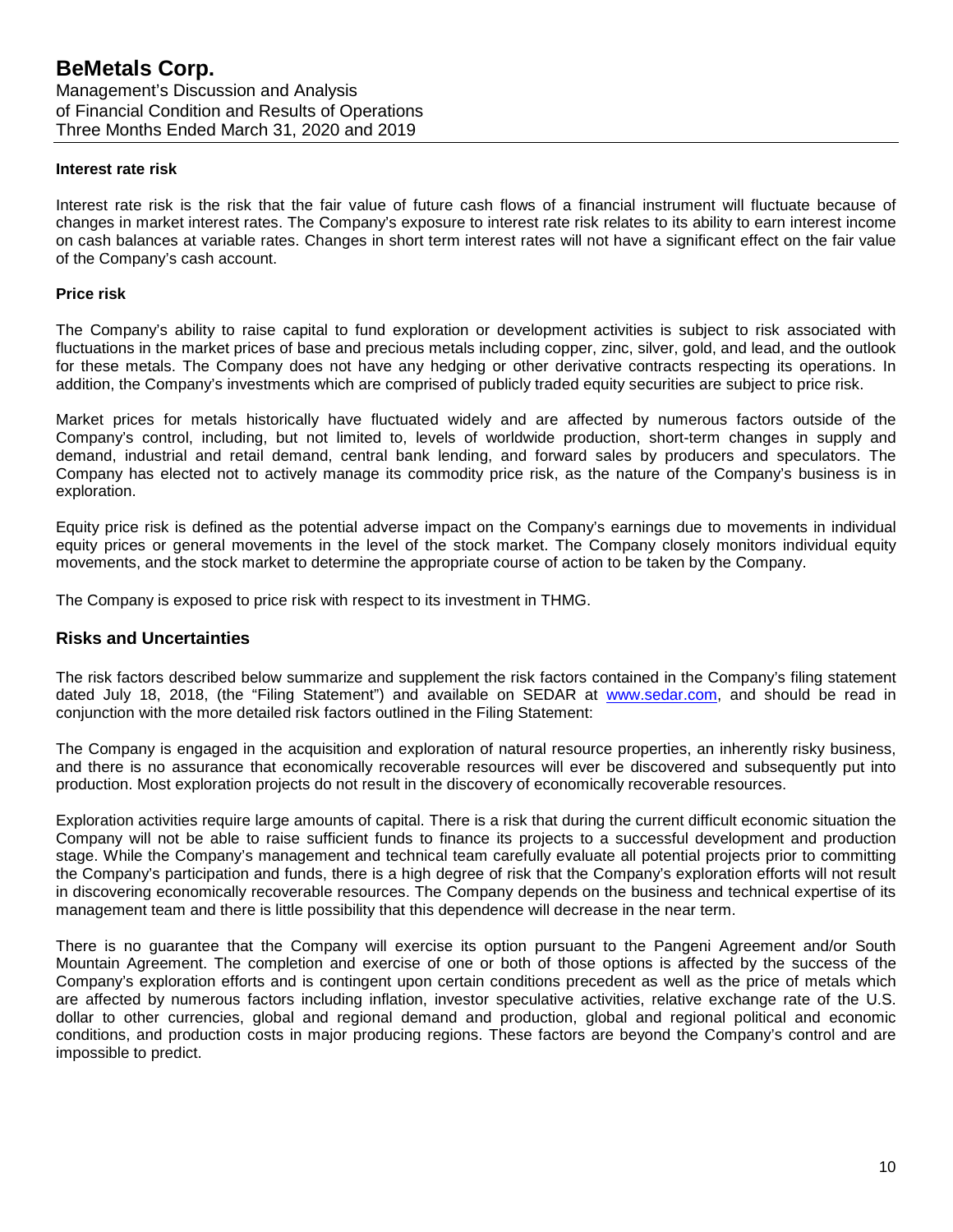# *New diseases and epidemics (such as COVID-19) may adversely impact the Company's business*

In March 2020, the World Health Organization declared a global pandemic related to the novel coronavirus (COVID-19). The expected impact and extent of the spread of COVID-19, and the duration and intensity of resulting global business disruption and related financial and social impact, are uncertain, and such adverse effects are likely to be material. The mineral exploration sector is expected to be impacted significantly as many local and regional governments have issued public health orders in response to COVID-19, including restricting the movement of people, which could impact the Company's ability to access its properties and undertake exploration programs in the anticipated timeframes.

The actual and threatened spread of COVID-19 globally could adversely affect global economies and financial markets resulting in a prolonged economic downturn and a decline in commodity prices and the value of the Company's share price. The extent to which COVID-19 (or any other disease, epidemic or pandemic) impacts business activity or financial results, and the duration of any such negative impact, will depend on future developments, which are highly uncertain and cannot be predicted, including new information which may emerge concerning COVID-19 and the actions required to contain or treat its impact, among others.

# **Management's Report on Internal Control over Financial Reporting**

In connection with National Instrument ("NI") 52-109 (Certification of Disclosure in Issuer's Annual and Interim Filings) adopted in December 2008 by each of the securities commissions across Canada, the Chief Executive Officer and Chief Financial Officer of the Company will file a Venture Issuer Basic Certificate with respect to the financial information contained in the unaudited condensed interim consolidated financial statements and the audited annual consolidated financial statements and respective accompanying Management's Discussion and Analysis. The Venture Issuer Basic Certification does not include representations relating to the establishment and maintenance of disclosure controls and procedures and internal control over financial reporting, as defined in NI 52-109.

Additional information relating to the Company is available on SEDAR at [www.sedar.com.](http://www.sedar.com/)

# **Qualified Person**

The technical information included in this MD&A has been reviewed and approved by John Wilton, CGeol FGS, the Company's CEO and President and a "Qualified Person" as defined by National Instrument 43-101 standards.

# **Caution Regarding Forward Looking Information**

This Management Discussion and Analysis may contain certain "forward-looking statements" within the meaning of Canadian securities legislation. Forward-looking statements are statements that are not historical facts; they involve predictions, expectations, beliefs, plans, projections, objectives, assumptions or future events or performance and are generally, but not always, identified by the words "expects", "plans", "anticipates", "believes", "intends", "estimates", "projects", "aims", "potential", "goal", "objective", "prospective", and similar expressions, or that events or conditions "will", "would", "may", "can", "could" or "should" occur. Forward-looking statements are based on the beliefs, estimates and opinions of the Company's management on the date the statements are made and they include a number of known and unknown risks and uncertainties and other factors. Consequently, there can be no assurances that such statements will prove to be accurate and actual results and future events could differ materially from those anticipated in such statements.

The following table outlines certain significant forward-looking statements contained in this MD&A and provides the material assumptions used to develop such forward-looking statements and material risk factors that could cause actual results to differ materially from the forward-looking statement: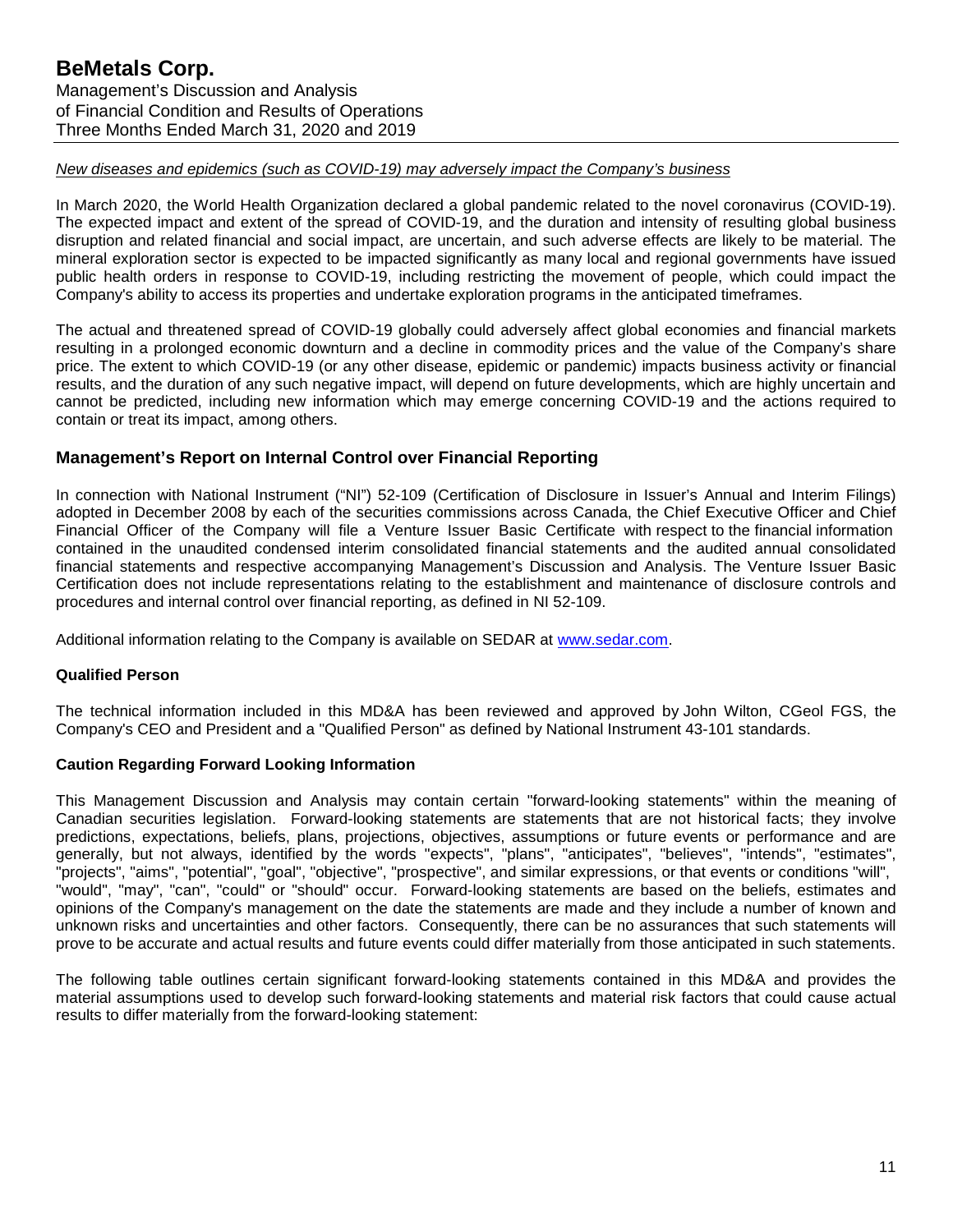Management's Discussion and Analysis of Financial Condition and Results of Operations Three Months Ended March 31, 2020 and 2019

| <b>Forward</b><br>looking<br>information                                                                                                                                                                                                                      | <b>Assumptions</b>                                                                                                                                                                                                                                                                                                                                                                                                                                                                                                                                                                                                                                                                                                                                                                                                                                                                    | <b>Risk Factors</b>                                                                                                                                                                                                                                                                                                                                                                                                                                                                                                                                                                                                                                                                        |
|---------------------------------------------------------------------------------------------------------------------------------------------------------------------------------------------------------------------------------------------------------------|---------------------------------------------------------------------------------------------------------------------------------------------------------------------------------------------------------------------------------------------------------------------------------------------------------------------------------------------------------------------------------------------------------------------------------------------------------------------------------------------------------------------------------------------------------------------------------------------------------------------------------------------------------------------------------------------------------------------------------------------------------------------------------------------------------------------------------------------------------------------------------------|--------------------------------------------------------------------------------------------------------------------------------------------------------------------------------------------------------------------------------------------------------------------------------------------------------------------------------------------------------------------------------------------------------------------------------------------------------------------------------------------------------------------------------------------------------------------------------------------------------------------------------------------------------------------------------------------|
| The Company's<br>anticipated<br>plans, costs,<br>timing and<br>capital for future<br>development of<br>the Company's<br>mineral<br>exploration<br>properties.                                                                                                 | Financing will be available for future exploration and<br>development of the Company's properties; the<br>actual results of the Company's exploration and<br>development activities will be favourable;<br>exploration and development costs will not exceed<br>the Company's expectations; the Company will be<br>able to retain and attract skilled staff, all requisite<br>regulatory and governmental approvals for<br>exploration projects and other operations will be<br>received on a timely basis upon terms acceptable to<br>the Company, and applicable political and economic<br>conditions are favourable to the Company; the price<br>of precious and base metals and applicable interest<br>and exchange rates will be favourable to the<br>Company; no title disputes exist with respect to the<br>Company's properties.                                              | Precious and base metals price volatility;<br>uncertainties involved in interpreting<br>geological data and confirming title to<br>acquired properties; the possibility that<br>future exploration results will not be<br>consistent with the Company's<br>expectations; availability of financing for<br>and actual results of the Company's<br>exploration and development activities;<br>increases in costs; environmental<br>compliance and changes in environmental<br>and other local legislation and regulation;<br>interest rate and exchange rate fluctuations;<br>changes in economic and political<br>conditions; the Company's ability to retain<br>and attract skilled staff. |
| The Company's<br>ability to carry<br>out anticipated<br>exploration on<br>its mineral<br>exploration<br>properties.                                                                                                                                           | The operating and exploration activities of the<br>Company for the next twelve months and the costs<br>associated therewith, will be consistent with the<br>Company's current expectations; debt and equity<br>markets, exchange and interest rates and other<br>applicable economic conditions are favourable to<br>the Company.                                                                                                                                                                                                                                                                                                                                                                                                                                                                                                                                                     | Changes in debt and equity markets; timing<br>and availability of external financing on<br>acceptable terms; increases in costs;<br>environmental compliance and changes in<br>environmental and other local legislation<br>and regulation; interest rate and exchange<br>rate fluctuations; changes in economic<br>conditions.                                                                                                                                                                                                                                                                                                                                                            |
| Plans, costs,<br>timing and<br>capital for future<br>exploration and<br>development of<br>the Company's<br>property<br>interests,<br>including the<br>costs and<br>potential impact<br>of complying<br>with existing and<br>proposed laws<br>and regulations. | Financing will be available for the Company's<br>exploration and development activities and the<br>results thereof will be favourable; actual operating<br>and exploration costs will be consistent with the<br>Company's current expectations; the Company will<br>be able to retain and attract skilled staff; all<br>applicable regulatory and governmental approvals<br>for exploration projects and other operations will be<br>received on a timely basis upon terms acceptable to<br>the Company' the Company will not be adversely<br>affected by market competition; debt and equity<br>markets, exchange and interest rates and other<br>applicable economic and political conditions are<br>favourable to the Company' the price of precious<br>and base metals will be favourable to the Company;<br>no title disputes exist with respect to the Company's<br>properties. | Precious and base metals price volatility,<br>changes in debt and equity markets; timing<br>and availability of external financing on<br>acceptable terms; the uncertainties involved<br>in interpreting geological data and<br>confirming title to acquired properties; the<br>possibility that future exploration results will<br>not be consistent with the Company's<br>expectations; increases in costs;<br>environmental compliance and changes in<br>environmental and other local legislation<br>and regulation; interest rate and exchange<br>rate fluctuations; changes in economic and<br>political conditions; the Company's ability to<br>retain and attract skilled staff.   |
| Management's<br>outlook<br>regarding future<br>trends.                                                                                                                                                                                                        | Financing will be available for the Company's<br>exploration and operating activities; the price of<br>precious and base metals will be favourable to the<br>Company; required regulatory approvals for the<br>acquisition of mineral properties will be received.                                                                                                                                                                                                                                                                                                                                                                                                                                                                                                                                                                                                                    | Precious and base metals price volatility;<br>changes in debt and equity markets;<br>interest rate and exchange rate fluctuations;<br>changes in economic and political<br>conditions.                                                                                                                                                                                                                                                                                                                                                                                                                                                                                                     |